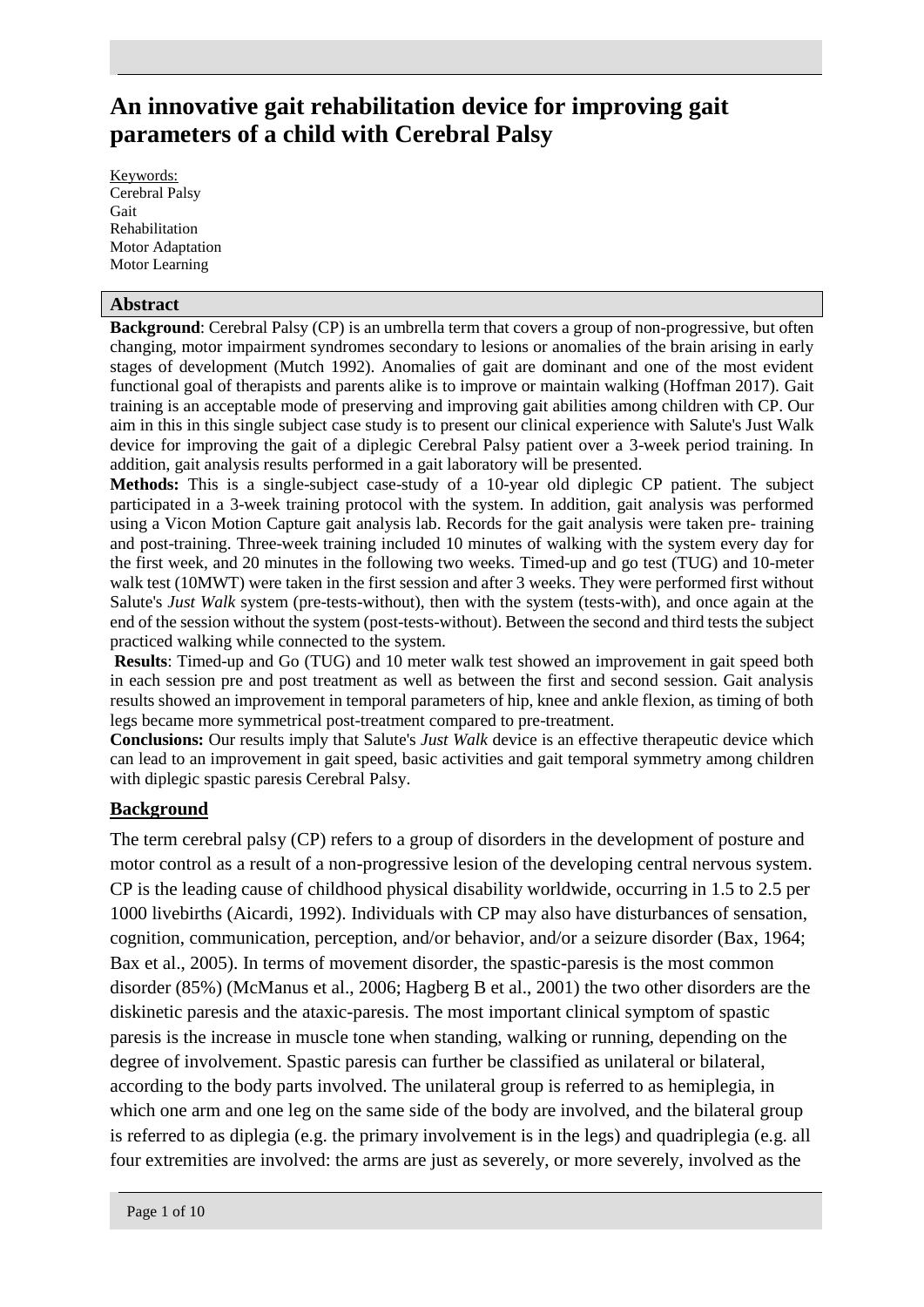legs, or more) (Scholtes, 2007). One of the most disabling mobility impairments in CP is gait impairment, clinically characterized by reduced speed and endurance, as well as reduced step, stride length, and toe clearance during gait (Pirpiris, 2003; Jean, 2006). The severity of these impairments has been suggested to promote restrictions in the child's participation across a broad range of life domains, including self-care, education and recreation (Imms, 2008). A recent meta-analysis and systematic review has indicated that gait training has a good chance of improving the walking speed of children with CP (Moreau et al., 2016)

Motor Learning theories suggest that when encountering a new motor skill or adapting a new motor skill to a specific situation, a group of interconnected neurons is selected from a primary neuronal repertoire based on prior experience of the task (Willoughby, 2009). Generated movement patterns and postural adjustments are then refined via afferent feedback (Hadders-Algra, 2000). Therefore, it has been argued that to develop and improve a motor skill such as walking, opportunities for repetitive practice of the skill need to be offered (Shumway-Cook, 2007). Treadmill training either with full body weight, body-weight supported or robotic-assisted offer such conditions and is commonly used in rehabilitation centers. Gait training using treadmill allows postural support and fall prevention; however, it still bears several disadvantages. One of them is that it is clinic bound and the presence of a healthcare team member is required. This by itself limits the availability of the practice. Another point to consider is that when relating to specificity of practice, treadmill versus over-ground gait differ in the lower limbs kinematic parameters (joint angles) as well as differences in cadence (rhythmicity of gait) and step lengths (Jung, 2016). Mehrholz et al. (2017) found that walking speed and walking distances were better after over-ground training compared to robotic-assisted gait training. There is a need to practice gait in variable and as close to real-life scenarios as possible. Therefore, an accessible system which will enable patients to increase the number of repetitions, practice in different environments and most importantly in their own home, is significant.

In this report we present Salute's *Just Walk* device and how it can be used as a gait training technology. This device is based on the clinical principle of motor adaptation. Motor adaptation is known to be referred as a short term, error-driven motor learning process (Reisman et. al, 2010). It is defined as a process of adjusting a well-learned movement pattern (e.g. walking), to a novel sensorimotor perturbation (Martin et al., 1996, Reisman et al., 2010, Savin et al., 2014). The adjustment process occurs over a period of trial and error practice (which can last a few minutes to hours) (Reisman et al, 2010). The perturbation causes movement errors that initially increase the asymmetry (e.g. step length asymmetry), however with short practice adaptation is created and asymmetry is improved (Reisman et al., 2010, Savin et al., 2014). Locomotor adaptation (i.e. motor adaptation applied to walking) allows flexibility and enables the adaptation of walking to novel circumstances (Reisman et al., 2010).

Savin et al. (2014) examined if adaptation to a swing phase perturbation during treadmill gait transferred from treadmill to over-ground walking, and if it improved step length asymmetry and gait velocity in persons with hemiparetic stroke (occurring >9 months). In their results they found that adaptation had occurred during treadmill walking and that it was transferred to overground. The adaptation was manifested in temporarily improved over-ground step length and improved over-ground gait speed (Savin et al., 2014). In order to create a swing phase perturbation, they used a rope which was attached to a cuff on the subject's leg on one end, and at the other end was attached a set of pulleys which was connected to a weight. The pulley resisted forward movement of the leg during its swing phase (Savin et al., 2014).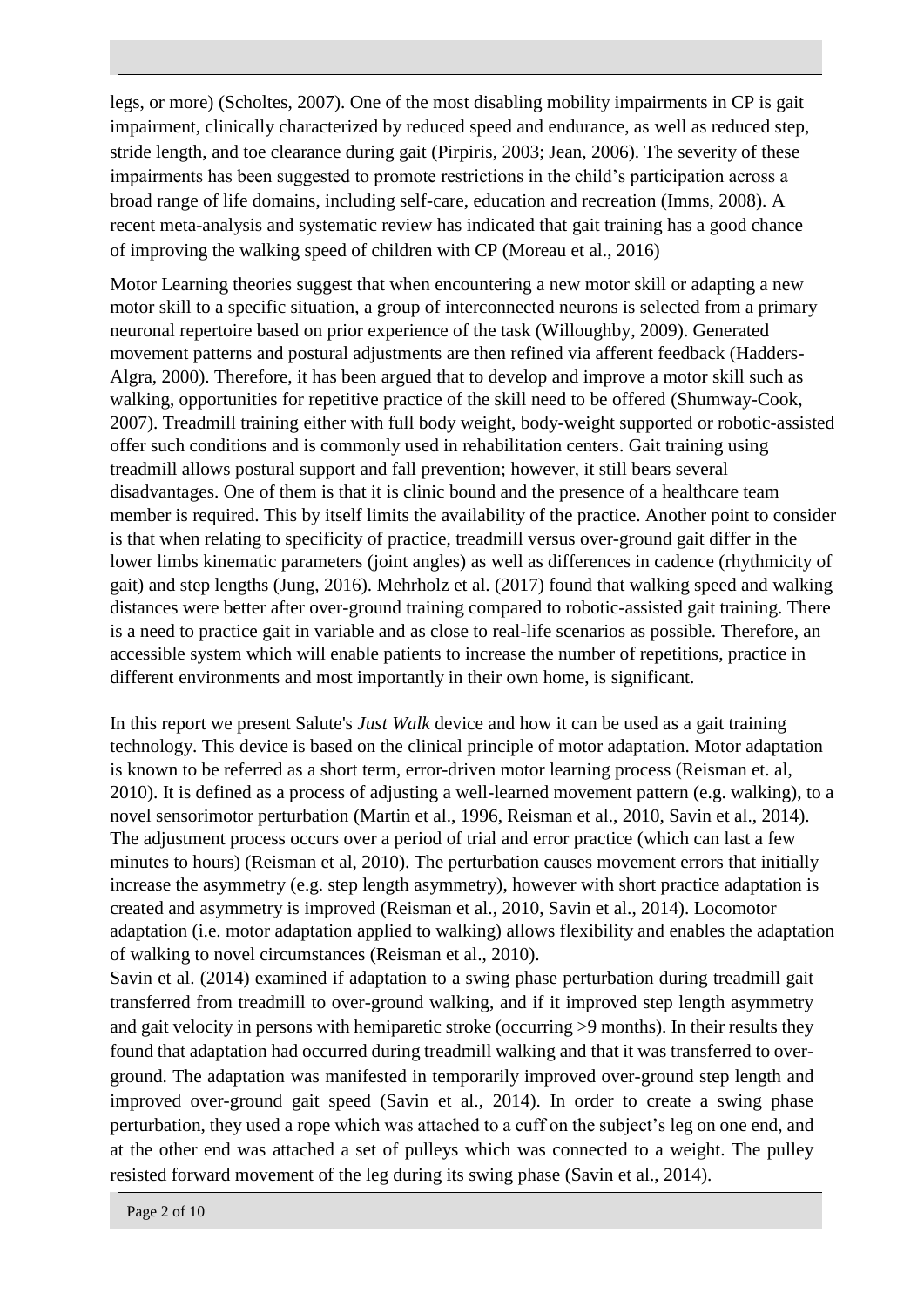In this report we examine Salute's *Just Walk* device and how it can be used to create a very similar swing phase perturbation. The influence of the device is examined on a 10-year-old diplegic Cerebral Palsy patient. The system enables walking training, as well as the performance of functional strengthening exercises against an adjustable resistance. It is relatively small and mobile and therefore enables enhancement of the number of repetitions. The system works on both affected lower limbs of the patient and provides assistance in the initial swing and resistance in the terminal swing of the gait (for more details see the description in Methods). The tension and pressure created by the resistance induces a strong proprioceptive stimulus which is known to be important in gait rehabilitation (Dietz et al., 2002; Lam et al., 2006).

Our aim in this single-subject case study is to present our clinical experience with Salute's *Just Walk* device for improving the gait pattern of a 10-year-old diplegic Cerebral Palsy patient. Clinical gait tests were performed in baseline and after 3 weeks of daily training with the device. In addition, gait analysis was performed in a gait laboratory pre and post treatment during baseline and results will be presented.

## **Methods**

# *Participants and Study design*

This study design was a single-subject case-study. The subject participating in this study is a 10-years old diplegic Cerebral Palsy patient, right leg is more spastic than the left leg. The subject walks independently without assistive devices. The subject went through Achilles tendon elongation procedure of both legs two years ago with a repetition of the procedure on the right leg alone one year ago. An Ankle foot orthosis was prescribed in order to assist ankle elevation of the right leg, as well as a means of preservation of Achilles tendon length. However, the subject avoids using it due to foot pain. When observing the subject's gait, diminished right foot elevation is noticeable as well as thigh internal rotation in both legs. The sound of both forefeet chafing the floor can be heard during swing phase.

# *Experimental protocol*

The subject participated in a 3-week training protocol with Salute's *Just Walk* device, which was connected to the forefoot of both his legs. Training included 10 minutes of walking with the system every day for the first week, and 20 minutes in the following two weeks. Functional tests were performed in the first session and once again after 3 weeks of training in the following order; without Salute's *Just Walk* system (pre-tests-without), then with the system (tests-with), and once again at the end of the session without Salute's *Just Walk* system (post-tests-without). Between the second and third tests in every session, the subject trained walking while being connected to the system.

In addition, gait analysis was performed in baseline pre-treatment and post-treatment. Subject walked on a treadmill. His gait parameters were recorded pre-training. Salute Just Walk device was fitted, and subject walked on the treadmill wearing the device for 12 minutes. Then, system was removed and gait analysis was performed once again while subject walked on the treadmill post-training. Gait was captured, recorded and analyzed by Vicon Motion Capture System using eleven sensors that were mounted on the subject on the pelvis and on each joint of the lower limb.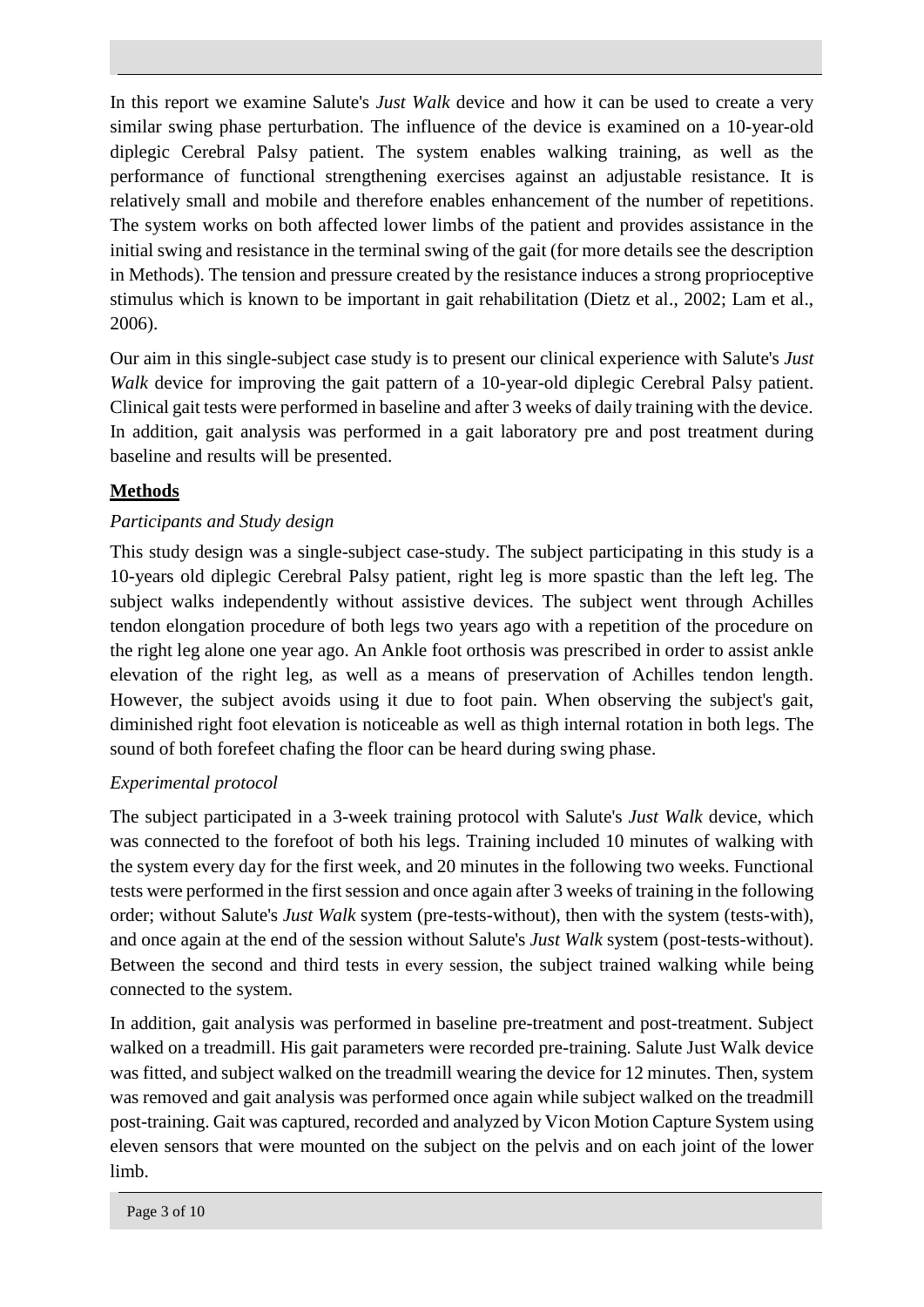### *Salute Just Walk device description*

The system is composed of a belt (1), placed around the patient's waist. The device (2) is secured in a residence unit on the belt. The device provides continuous linear and adjustable tension on the muscles by creating a magnetic force that is converted into kinetic energy. A



tension cord extends from the device and is quickly connected to the patient's foot / shoe via an adjustable foot/ankle strap (3). Adjustable resistance applies tension and pressure on the leg as the person walks. An extra strap (4) is supplied, that can be attached in alternative locations on the foot strap for additional functions. All components are Salute's technology designed especially for "Home user" patients. To use the device, the patient or the patient's caregiver places the belt around the patient's waist. The device is then secured in a residence unit into the U sign. To change the level of difficulty (resistance), the residence unit is rotated in a clockwise direction. The foot belt is adjusted around the feet and ankles. The patient then pulls the tension cord from the device and attaches the D-clip in the cord to the foot strap. The patient then walks with the device on.

### *Outcome measures*

Primary outcome measures were: (1) The Timed UP and Go (TUG), which is a widely used, reliable and valid performance test for the evaluation of basic mobility skills and provides information on the abilities that facilitate living safely at home. The TUG requires participants to stand up from a chair, walk 3 meters, turn around, return to the chair, and sit down again. The time required to complete the test is recorded in seconds using a stopwatch (Hafsteinsdóttir et al., 2014). Each measurement was recorded 3 times and the average was calculated. (2) 10 meter walk test (10MWT), assesses walking speed in meters per second is also a well-known reliable and valid functional test. The subject is instructed to walk 10 meters and the time is measured. The distance covered is divided by the time it took the subject to walk the distance (Flansbjer et al., 2005). The subject was asked to walk as fast as he could during all tests taken. Again, each measurement was taken 3 times and the average was calculated.

Gait analysis data in the gait laboratory was edited, calculated and graphically presented using Polygon Software.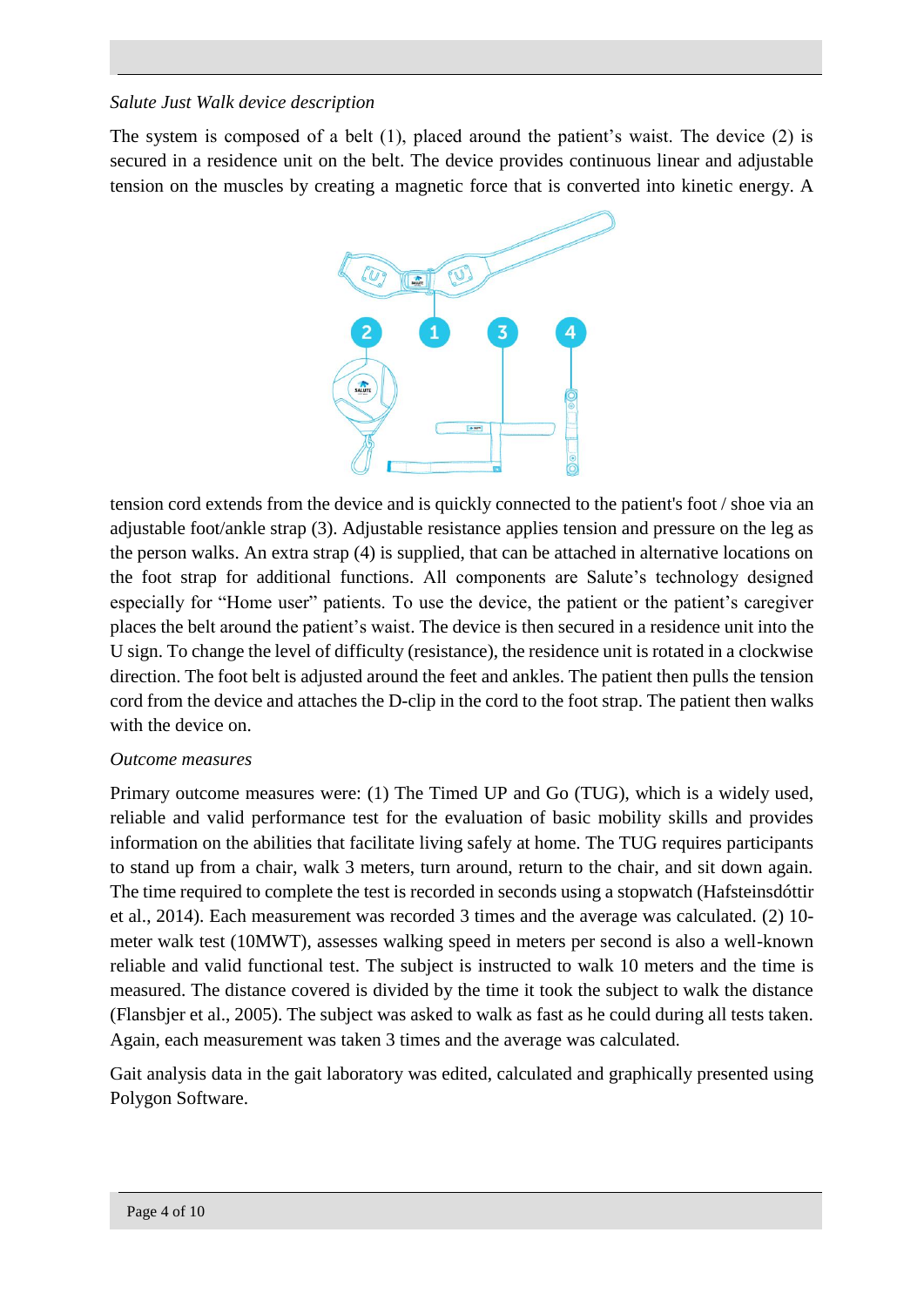#### **Results**

### *Safety*

No adverse events or side effects were reported by the subject. The subject reported that he managed to place the belt, ankle and foot strap and to attach the tension cord with the D-clip to the foot strap without any assistance.

### *Efficacy*

As described in Table 1, improvement was found in the TUG test, both in the pre/post-test during each of the sessions, and also when comparing scores of each test from the first session and the second. Also, in both the first session and the second, the improvement achieved in the TUG test while walking with the system connected, was further improved after disconnecting it. As for the 10-meters walk test, improvement was noted when comparing the end of each session to its beginning. Furthermore, improvement in gait speed is noted between the second and first sessions. In the second session, improvement in gait speed continued after the removal of the device. According to the 10-meter walk test, gait speed kept on improving throughout the training.

|                                                                              | <b>TUG</b><br>(sec)        | <b>TUG</b><br>(sec)        | <b>Difference</b><br>in TUG    | <b>10 MWT</b><br>(m/sec) | <b>10 MWT</b><br>(m/sec)   | Difference in<br><b>10 MWT</b> |
|------------------------------------------------------------------------------|----------------------------|----------------------------|--------------------------------|--------------------------|----------------------------|--------------------------------|
|                                                                              | 1 <sup>st</sup><br>session | 2 <sup>nd</sup><br>session | $2nd$ -1 <sup>st</sup> session | $1st$ session            | 2 <sup>nd</sup><br>session | $2nd$ -1 <sup>st</sup> session |
| pre-test-<br>without                                                         | 5.7                        | 5.2                        | $-0.5$                         | 1.5                      | 1.8                        | 0.3                            |
| test-with                                                                    | 5.5                        | 5.2                        | $-0.3$                         | 1.7                      | $\overline{2}$             | 0.3                            |
| post-test-<br>without                                                        | 4.8                        | 4.4                        | $-0.4$                         | 1.7                      | 2.3                        | 0.5                            |
| <b>Difference</b><br>between pre-<br>and <i>post</i> -<br>score<br>(without) | $-0.9$                     | $-0.8$                     | $-0.1$                         | 0.2                      | 0.5                        | 0.2                            |

**Table 1-** Functional scores of the subject in the TUG and 10MWT.

TUG= Timed up-and-go test, 10MWT= 10 meter walk test, pre-test-without= pre-test without the *Just Walk* device, pre-testwith=with the *Just Walk* device.

#### Gait Laboratory Results

Figure 1-4 display the differences in the results of pre and post treatment of a single session in the pelvis, hip, knee and ankle joints. Right leg is displayed by a green line, left leg is displayed by a red line and the norm is displayed in gray.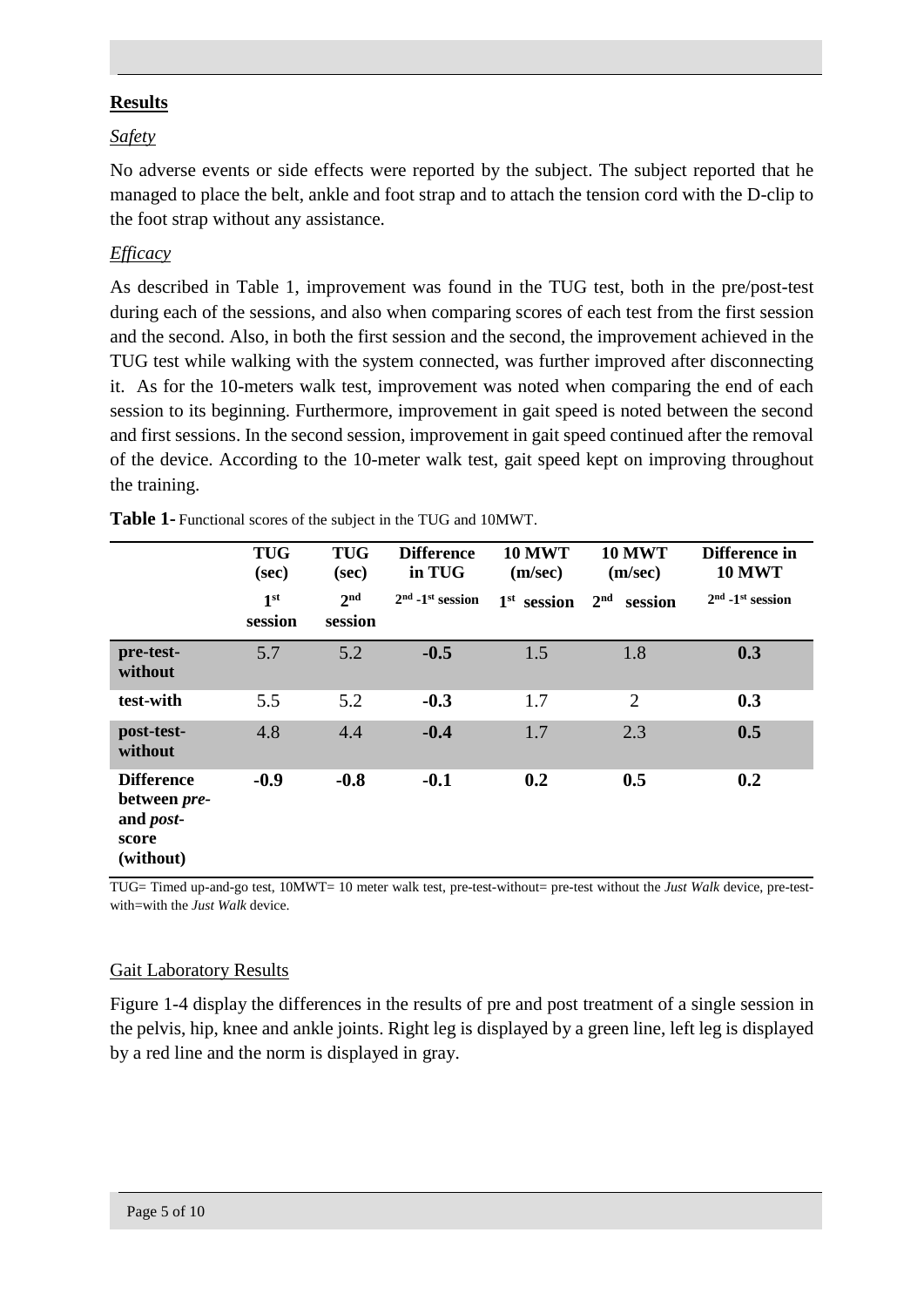

**Figure 1-** Gait Laboratory Results of pre-treatment vs. post-treatment of a single session in the **pelvis** 

Post-treatment

Figure 1 shows that when comparing the pre and post-treatment Pelvic Tilt, the post treatment graph shows that the right and left sides of the pelvis have entered the norm. Pelvic Obliquity shows a better symmetry of both sides in the post-treatment vs. pre-treatment, as both lines move parallel to each other; Pelvic rotation post-treatment shows the approximation of the right pelvis (green line) to the norm, meaning a lesser excessed pelvic external rotation at the beginning of the cycle.





Post-treatment

Figure 2 shows the improvement in the symmetry of both legs in Hip Flexion/Extension in the post-treatment vs. pre-treatment, as both lines meet during the 2<sup>nd</sup> hip flexion (2<sup>nd</sup> upper curve). The Hip Abduction/Adduction analysis shows ambiguous results: post treatment right hip abduction (green line), when compared to pre-treatment, enters the norm at the beginning of the cycle but then moves away from the norm at the middle of the cycle. The left hip (red line) abduction shows an improvement as the graph enters the norm. Hip Rotation graph shows an improvement of the left hip (red line) as the line enters the norm during post-treatment. A slight improvement in the right leg rotation is noticed towards the end of the cycle, as the green line moves closer to the norm.

Page 6 of 10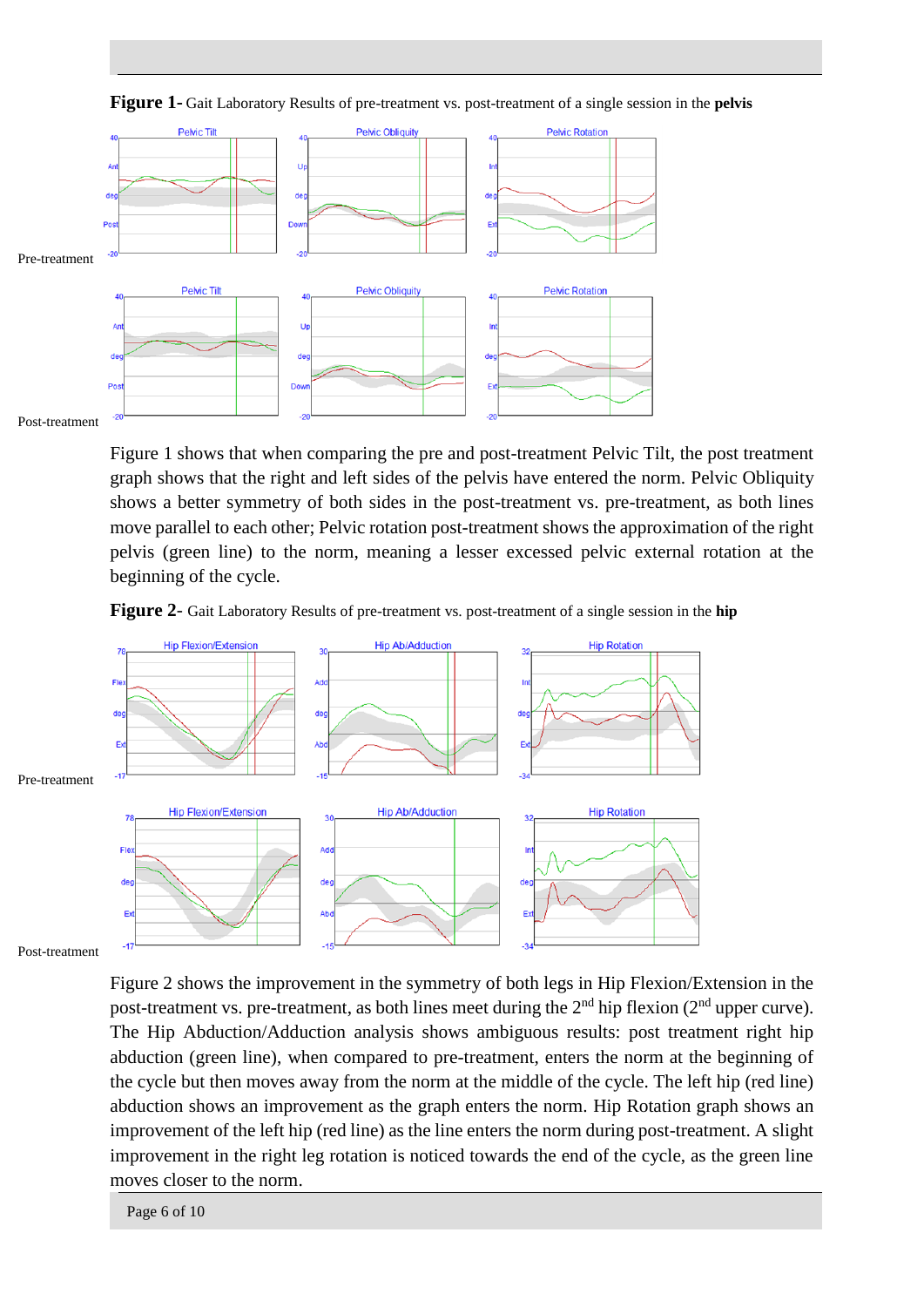

**Figure 3**- Gait Laboratory Results of pre-treatment vs. post-treatment of a single session in the **knee.**

Figure 3 shows that the Knee Flexion/Extension post treatment is more symmetrical temporally speaking, as the right knee corrects the timing of flexion movement and both legs flex at the same point (see the x axis). Knee Abduction/Adduction shift noticeably into the norm, from knee varus towards neutral position. The left knee rotation shifts from external rotation towards the norm. The right knee rotation does not improve but moves even further from the norm.





Post-treatment

Figure 4 shows that in Ankle Dorsi/Plantarflexion there is an improvement in symmetry, temporally speaking, as both legs start plantarflexing at the same spot on the x axis; during pretreatment, the right leg began plantarflexing earlier than the left leg. Ankle Ab/Adduction shows no noticeable change pre vs. post treatment. Foot Progress Angles show once more an improvement in the symmetry of the legs, as the graphs of the right and left leg improve in similarity of wave form.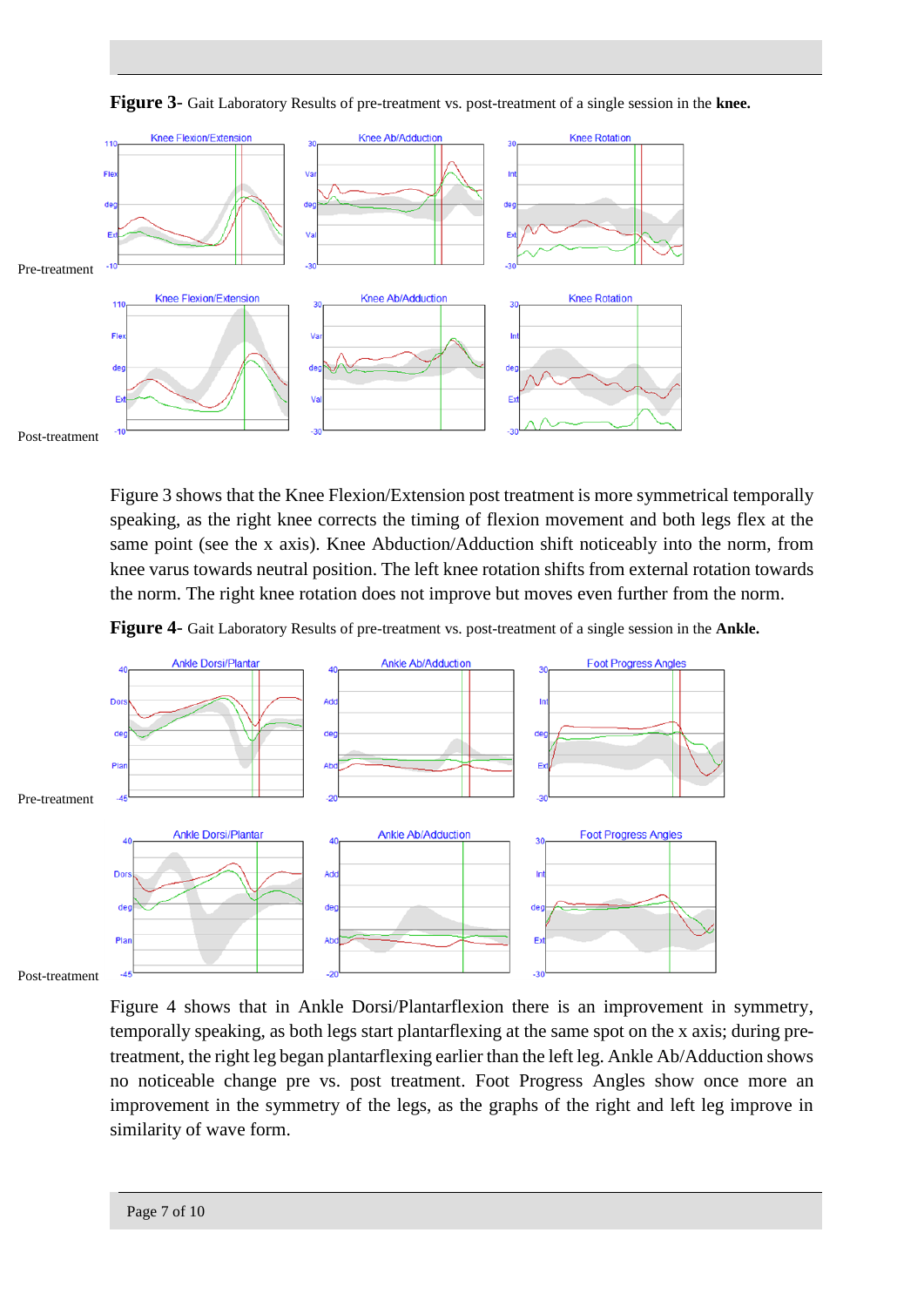### **Discussion and conclusions**

Our results in this single-subject case-study imply that when using the *Just Walk* device for 3 weeks on a daily basis, a person with diplegic spastic paresis due to Cerebral Palsy may improve gait symmetry, gait speed and basic activities.

We attached the system to the forefoot, as it was noticeable during baseline that an assistance to dorsiflexion is required. Throughout the 3 weeks practice, the subject has reported a sensation of muscle stretch in his Calf muscles whenever using the device. This sensation continued also after removing the device. Considering that the subject went through Achilles tendon release procedure once in his left leg and twice in his right, a daily treatment which enables the preservation of the Achilles tendon length is crucial for him. Moreover, during normal walking, the subject's mother and the subject himself reported on a chafing sound produced with each new swing of the both legs. This sound was produced due to an insufficient dorsiflexion of the feet. According to the subject and his mother, when using the *Just Walk* device, no chafing sound could be heard during the swing phase of both feet; this implies good clearance of the feet off the floor.

Gait analysis records an improvement in the symmetry of hip flexion/extension, knee flexion/extension and ankle dorsiflexion/plantarflexion on the x axis, meaning on the temporal aspect. During pre-treatment, the right leg which is more spastic tended to start movement earlier than the left leg. This difference was lessened post-treatment, as both lines representing both legs aligned to a more parallel position on the x axis. Unlike our expectations, no improvement in the sagittal plane was demonstrated, meaning an improvement in dorsiflexion of ankle and flexion of the hip were not marked. Further improvement could be spotted in pelvic parameters of both legs, left hip abduction/adduction and rotation, both knees alignment in the medio-lateral plane and both legs foot progression angles. The right hip abduction/adduction showed ambiguous results as it improved at the beginning and at the end of the cycle and showed a tendency further from the norm at the middle of the cycle when compared to pretreatment. Right knee rotation is the only component which showed lesser results post-treatment when compared to pre-treatment.

We assume that the enhanced proprioceptive stimulus enabled by the *Just Walk* device caused the motor adaptation which enabled the correction in the timing of the joints' sagittal movements (hip, knee and ankle flexion/extension). Sensory input is known to have a significant role in shaping the motor output during walking (Dietz et al., 2002). It has an impact on timing the transition between stance and swing and has a role in regulating muscle activity (Lam et al., 2006).

As for the improvement in gait speed manifested in the results of the TUG and 10 meters walk test, it was expected. The assistance to ankle dorsiflexion together with the resistance to the knee extension and heel strike applied by the *Just Walk* device is considered by us as a sensorymotor perturbation to which the nervous system is required to adapt itself. Based on Savin et al. (2014) we expected that adaptation to the new resistance will occur and that it will be manifested in increased gait speed. Gait speed is a valid and reliable measure of walking ability in children with or without neuromuscular disability (Sutherland, 1988; Boyd, 1999).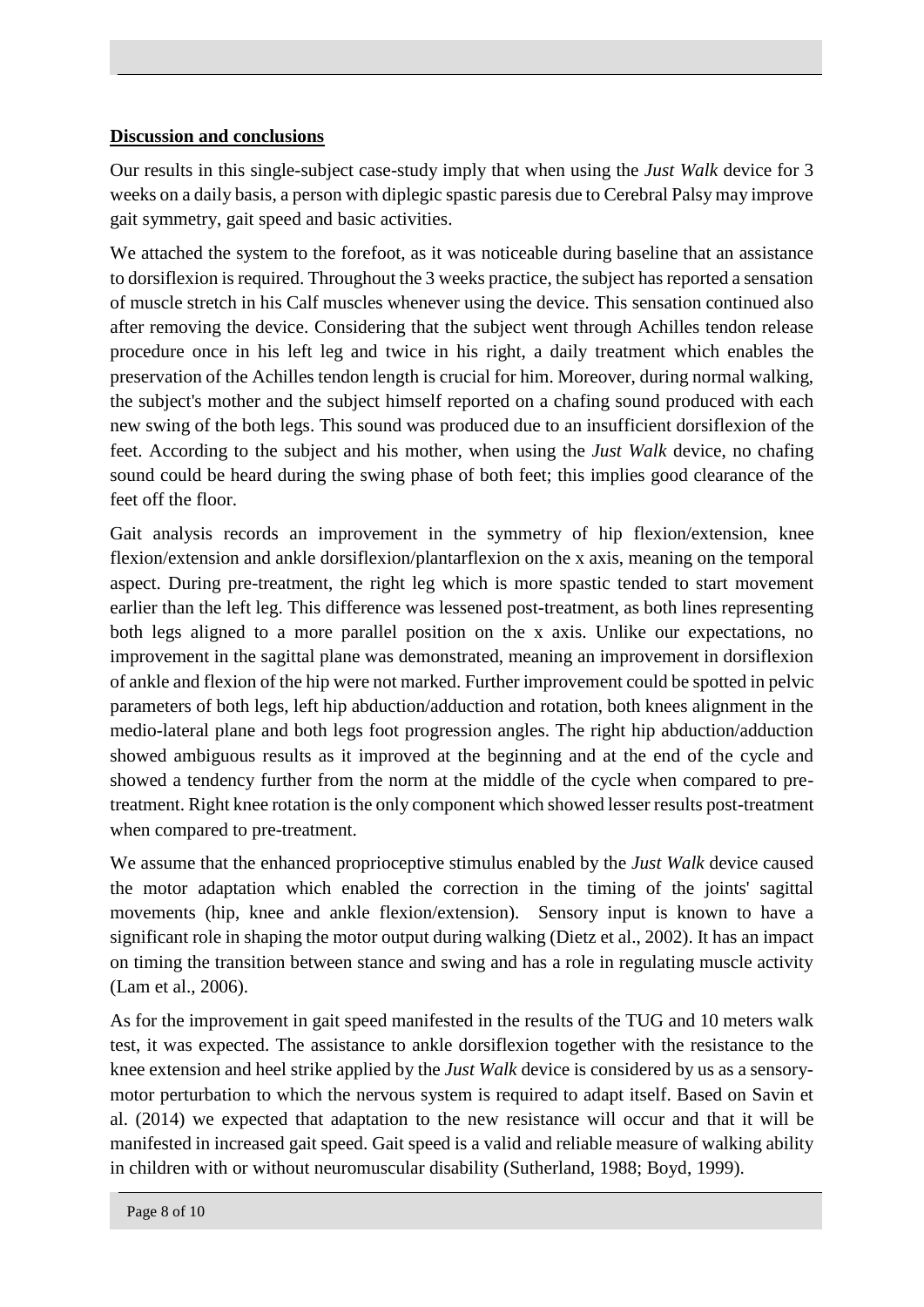Finally, the advantage of our system is that it enables specificity, increased number of repetitions and adjusted intensity. Since it is rather small and mobile it also enables practice of different tasks in different contextual environments. These are all well-known motor learning principles (Kleim and Jones, 2008).

In conclusion, based on findings of prior studies, we consider our results encouraging. We believe that our future studies will establish *Just Walk* device by Salute as an intuitive gait rehabilitation device for improving gait parameters as well as an intuitive neuro-motion learning therapeutic device for improving basic activities, gait speed and gait symmetry among children with Cerebral Palsy.

## **References**

- Aicardi J. (1992) Diseases of the Neurological System in Childhood. Clinics in Developmental Medicine. No 115/118, London: Mac Keith Press p.58-75.
- Bax MC (1964) Terminology and Classification of Cerebral Palsy. Dev Med Child Neurol 6: 295-297.
- Bax M. et al. Executive Committee for definition od Cerebral Palsy (2005) Proposed Definition and Classification of Cerebral Palsy, April 2005. Dev Med Child Neurol 47: 571-576.
- Boyd R, Fatone S, Rodda J, et al. High- or low- technology measurements of energy expenditure in clinical gait analysis? Dev Med Child Neurol. 1999;41:676 – 682.
- Dietz, V. (2002). Proprioception and locomotor disorders. *Nature Reviews. Neuroscience*, *3*(10), 781– 790.<https://doi.org/10.1038/nrn939>
- Flansbjer, U. B., Holmbäck, A. M., Downham, D., Patten, C., & Lexell, J. (2005). Reliability of gait performance tests in men and women with hemiparesis after stroke. Journal of Rehabilitation Medicine, 37(2), 75–82. https://doi.org/10.1080/16501970410017215
- Gage J, Novacheck T. An Update of Gait Problems in the Treatment of Cerebral Palsy. J of Ped Orth Part B. 2001;10: 265-274
- Hadders-Algra M. The neuronal group selection theory: a framework to explain variation in normal motor development. Dev Med Child Neurol 2000;42:566–572.
- Hafsteinsdóttir, T. B., Rensink, M., & Schuurmans, M. (2014). Clinimetric properties of the Timed Up and Go Test for patients with stroke: a systematic review. Topics in Stroke Rehabilitation, 21(3), 197–210. https://doi.org/10.1310/tsr2103-197
- Hagberg B, Hagberg G, Beckung E, Uvebrant P. Changing panorama of cerebral palsy in Sweden. VIII. Prevalence and origin in the birth year period 1991-94. Acta Paediatr 2001;90:271-277.
- Hoffman R et al., Changes in lower extremity strength may be related to the walking speed improvements in children with cerebral palsy after gait training. Research in Developmental Disabilities 73 (2018) 14–20. 2018.
- Imms, C. (2008). Children with cerebral palsy participate: A review of the literature. Disability and Rehabilitation, 30(24), 1867–1884
- Jean L. Gait: development and analysis. In: Campbell KS, Vander Linden DW, Palisano RJ, eds. Physical Therapy for Children. Elsevier Health Sciences, 2006:161Y90
- Jung T et al., Biomechanical and perceived differences between over-ground and treadmill walking in children with cerebral palsy, Gait and Posture, 2016, 46, 1-6.
- Kleim, J. a, & Jones, T. a. (2008). Principles of experience-dependent neural plasticity: implications for rehabilitation after brain damage. *Journal of Speech, Language, and Hearing Research : JSLHR*, *51*(1), S225-39. https://doi.org/10.1044/1092-4388(2008/018)